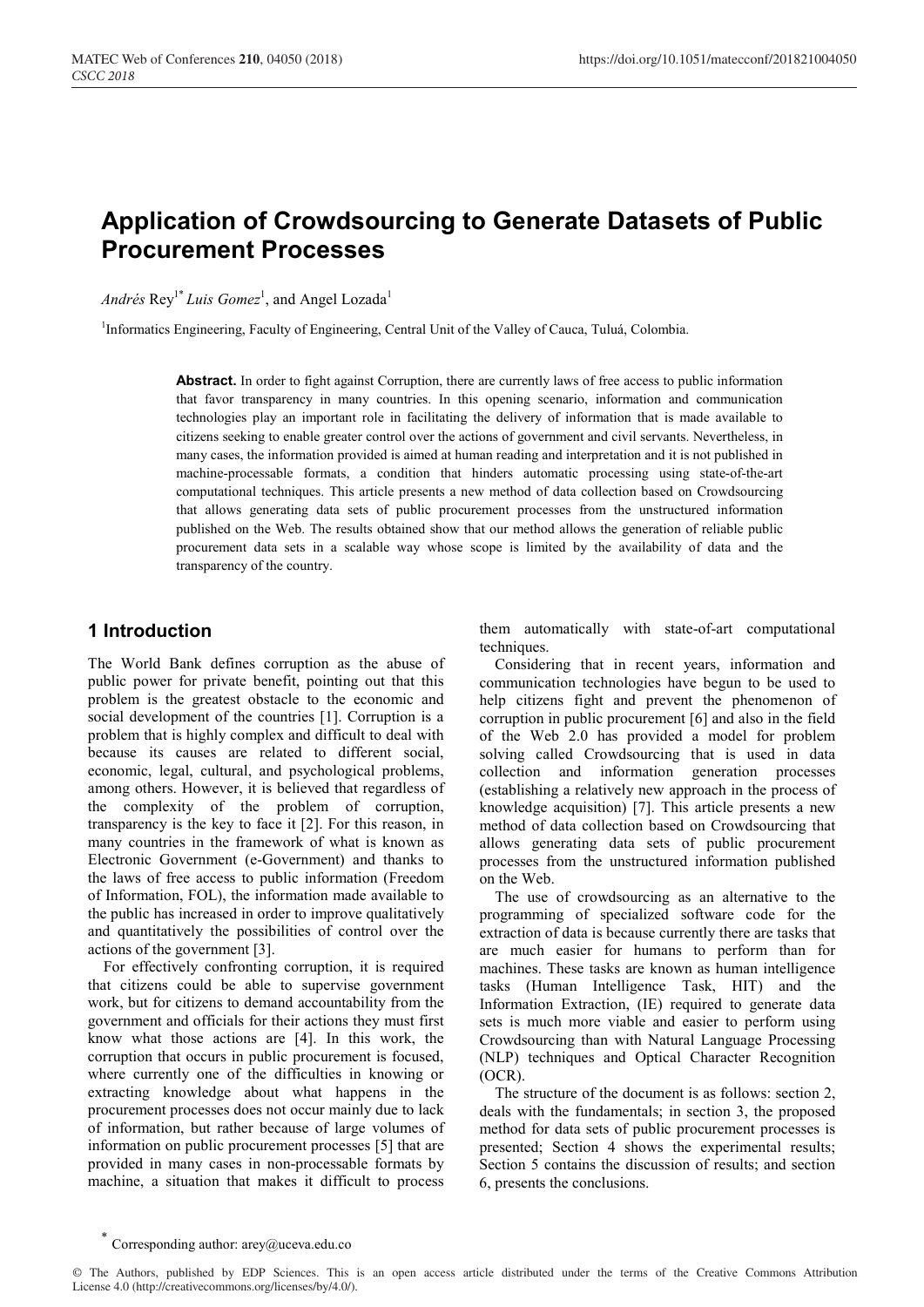## **2 Background**

This section briefly addresses two fundamental issues for the work. The first of them deals with the importance of transparency in the fight against corruption and the other corresponds to Crowdsourcing, the section ends with mention of part of the related work.

### **2.1 Importance of Transparency in the fight against Corruption**

The Transparency International defines corruption as the misuse of the public power entrusted to obtain private benefits. Although this definition is very general, it gives a little direction to the meaning of this concept, but in order to have a framework for analyzing the problem and explaining the relationship between governments and citizens, the agency theory that applies to any situation in where one or more people have delegated authority, at the time of making decisions, to another/other person/s [8].

The agency theory illustrates the relationship between two important actors: the principal, which represents those who delegate authority, which for this case will be citizens; and the agent that represents those who receive the delegated authority, that is, the elected civil servants. In this relationship, citizens are the directors and, in contrast, governments are agents that work for citizens. By delegating certain decision-making power to the agent, the principal expects the agent to defend the interests and maximize the profits, appropriately managing the discretionary capacity of action that has been delivered to this one [8].

The agency theory allows analyzing the problem of corruption that is facilitated when the agent has more information than the principal, which is called information asymmetry [9]. It is indisputable that the principal has the right to know exactly all the actions of the agent (or all the information this one has) so that he does not act against his interests. Nevertheless, when information asymmetries are created in the principalagent relationship, the agent's corruption is facilitated, which can act to favor his personal interests to the detriment of the interests of the principal [9].

The agency theory provides a framework to analyze the problem of corruption in which transparency is fundamental, because the lack of it does not allow society to know the actions of state entities and their officials creating the conditions that favor corrupt practices by making them less risky and more attractive [2].

Although there is no unanimity in the literature regarding the definition of transparency, [10] this can be defined as the degree to which information is made available to people outside the government administration looking for people to influence decisions [11]. Transparency involves the opening and flow of information from public entities to the public domain, allowing prospective stakeholders to review and analyze the information in order to detect possible anomalies [12]. Finally, it is relevant to indicate, in relation to the

problem of corruption, that transparency is fundamental to facilitate what is known as accountability, which can be seen as the opportunity that citizens have to analyze and judge the act of the government entities and their officials making them responsible for their actions and punishing or rewarding them for their actions [13].

Given the importance of transparency in recent years, many countries have evolved in the direction of adjusting the legal system to favor transparency by incorporating access to public information as a right explicitly guaranteed to citizens. For this reason, laws of free access to public information (Freedom of Information, FoI) are beginning to be available around the world, which increase the public information made available to citizens seeking to improve qualitatively and quantitatively the possibilities of control over the government's actions. [2].

### **2.2 Crowdsourcing**

The concept of Crowdsourcing is widely disseminated nowadays, which refers, according to its creator Jeff Howe, to the "act of a company or institution taking a function once performed by employees and outsourcing it to an undefined (and generally large) network of people in the form of an open call" [14]. The previous definition, although quite concrete, provides elements to suggest that Crowdsourcing can be seen as a new business model that is considered particularly useful in tasks that require a large number of points of view or different solutions to problems [15]. Furthermore, a key aspect of Crowdsourcing is that it aims to take advantage of the perceptive and cognitive abilities of a large group of individuals to solve a certain task [16].

Crowdsourcing is generally carried out through the Web and over the years has proven to be an effective and scalable approach to solve different problems in various fields [15], even to be used to solve problems that are computationally expensive or impossible to solve for machines, but which are rather simple for human beings; hence, sometimes the tasks proposed to the crowd are called Human Intelligence Task (HITs).

Regarding this study, it should be highlighted that Crowdsourcing can be used in data acquisition and information generation processes establishing a relatively new approach in the knowledge acquisition process [7]. In this sense, it is proposed that the Information Extraction, (IE) required to generate public procurement data sets from the non-structured information available on the Web can be much more viable and easier to perform using Crowdsourcing than with Natural Language Processing (NLP) techniques and Optical Character Recognition (OCR).

With regard to the implementation at the time of carrying out a Crowdsourcing initiative, it is required to have 4 main elements, these are: (1) The crowd, which is the multitude made up of people who participate in a crowdsourcing activity, the workers are called Crowdworker; (2) The crowdsourcer, which is the entity (a person, a for-profit organization, a non-profit organization, etc.) that seeks the power and wisdom of the crowd for a task in question; (3) The task, assigment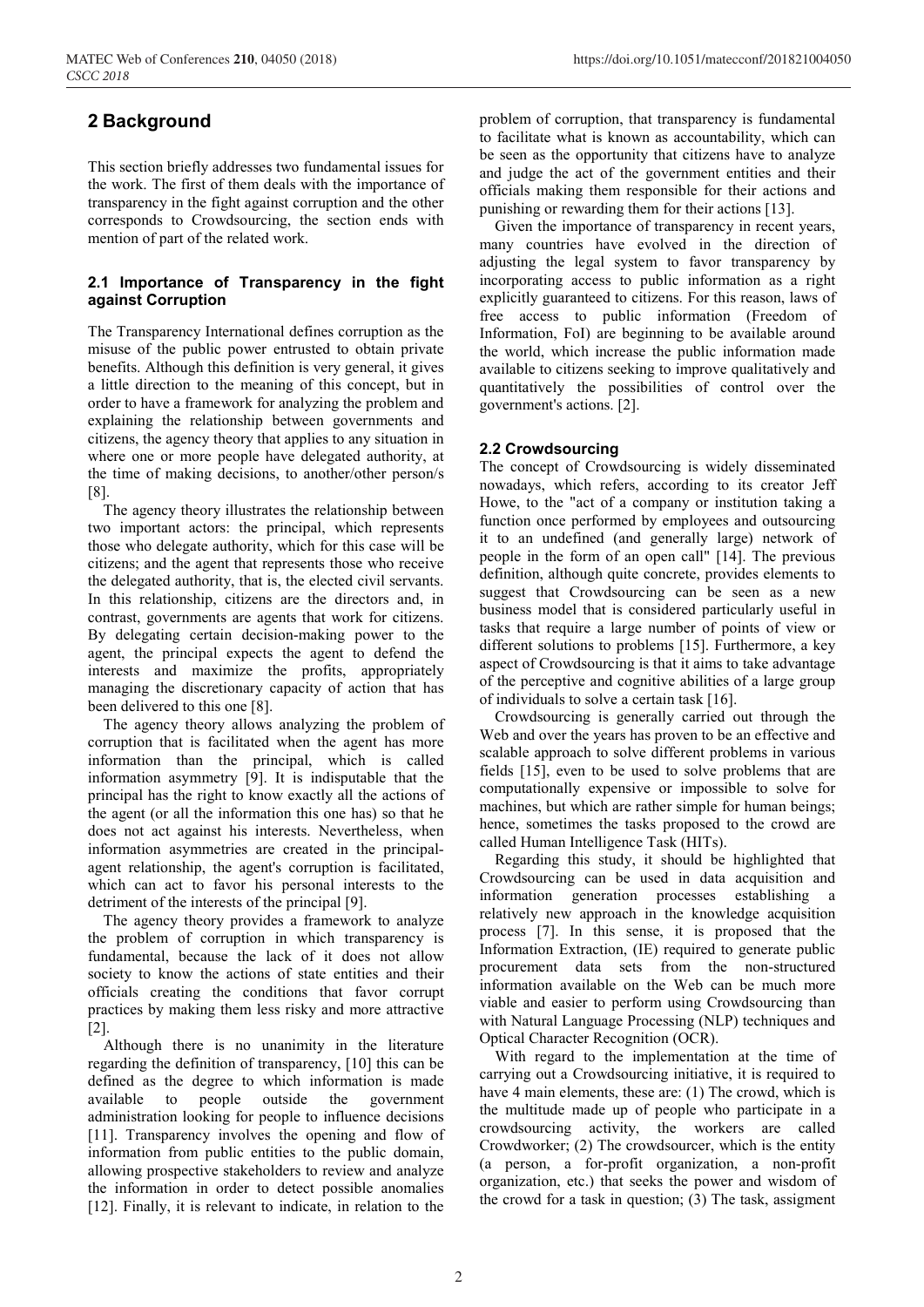or activity in which people participate; (4) The platform, the crowdsourcing platform that is the system (software or non-software) within which a crowdsourcing task is carried out [17].

#### **2.3 Related work**

In the conducted review of the scientific literature, no works were found where crowdsourcing is used as a method of data collection of public procurement processes. Similarly, despite the fact that there are numerous works that use crowdsourcing for different tasks related to data collection, there were no data collection methods based on Crowdsourcing that could serve as a general reference.

With regard to public procurement data available on the Web, the situation is similar in many countries of the world where data is published and made available to citizens in formats that can not be processed by machine, a condition that hinders automatic processing with stateof-art computational techniques. In addition, another drawback is presented in the lack of standardization in aspects such as the information to be published, finding that the procurement information is not published in full, although for several years thanks to the World Bank, an open data standard is available for the publication of structured information covering all stages of a procurement process, from planning to execution, called the Open Contracting Data Standard (OCDS).

However, in spite of the different problems presented by the public procurement information available on the Web, if important studies are being carried out such as those carried out by Fazekas in [18], where taking advantage of the available data of public procurement in Hungary and helping by a small group of collaborators, he generated a set of data that he later used to formulate an indicator that measures the risk of corruption (Corruption Risk Index, CRI). Fazekas' work shows that despite not having complete first class data, the public information available on the Web together with the use of models has great potential to address problems such as corruption [19].

## **3 Data collection method based on crowdsourcing**

#### **3.1 General description of the data collection method**

The method consists of two stages: the first called "Initial generation of the data set", has the purpose of allowing the interested parties to generate an initial data set that will contain basic data of the contracting processes of interest; and the second one called "Enrichment of the data set", seeks to complement the initial data set by adding more intermediate level data of the processes of interest selected in the previous stage. Each one of these stages is in turn made up of works proposed with a special objective that is achieved by performing specific tasks that are performed by the Crowdsourcer and others by the workers of the crowd

(Crowdworker). Figure 1 and Figure 2 presents the stages, works and tasks that make up the proposed method.



**Fig. 1.** Works and tasks of the proposed method.



**Fig. 2.** Works and tasks of the proposed method.

Basically, the process defined by the method for generating the data sets is as follows. The first work of stage 1 that is called "to identify" has the objective of allowing those interested in generating the data set to indicate the transparency portal where procurement data are available and define which procurement processes of interest are. To carry out the above, two tasks are defined: the first task (task 1-1) called "to select" is precisely what allows stakeholders to define the transparency portal together with the criteria to be used to select the hiring processes of interest; the second task (task 1-2) called "to verify" allows confirming that the data provided in the previous task is correct and can proceed to create the crowdsourcing project to advance the data collection.

The second work of stage 1 is called "to launch" and aims to allow the stakeholders or those responsible for the data generation project to configure the characteristics of the crowdsourcing project and launch or publish the project to the multitude of possible workers. As an example of characteristics that must be established in this point, we have the number of answers (or contributions) required for the crowdsourcing tasks and the incentives to deliver among others. The above actions are performed in task 2-1 called "to configure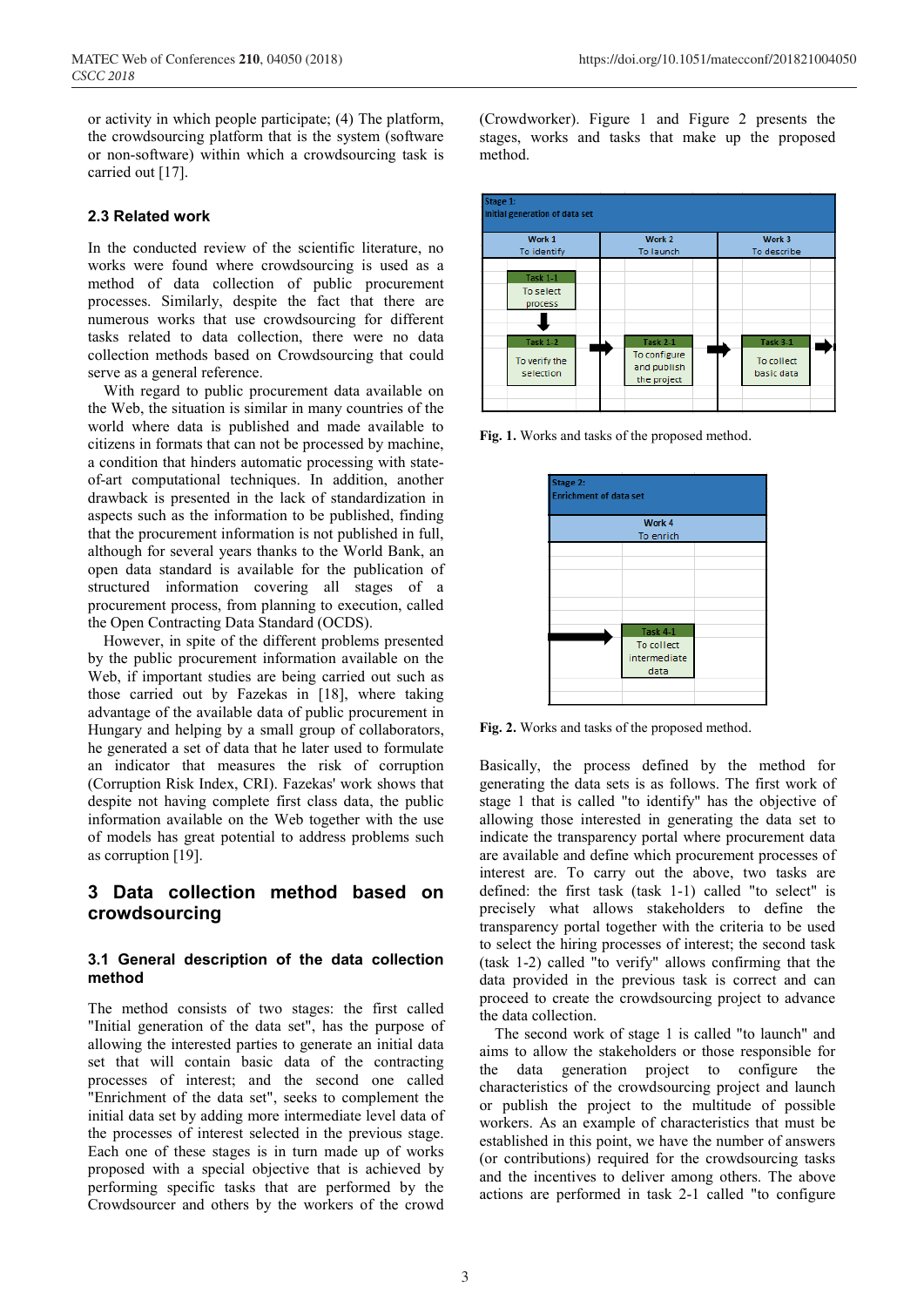and publish". The last work of stage 1 (work 3) is called "to describe" and it is what allows the collection of basic data to the workers of the crowd selected to perform this task that is carried out in task 3-1 called "to collect basic data".

On the other hand, in stage 2 it is found work 4 called "to enrich" that seeks to complement the initial data set by adding more intermediate level data of the selected processes, for which task 4-1 called "to collect intermediate data" where the workers of the crowd selected to carry out this task collect the indicated intermediate data.

## **4 Experimental results**

To evaluate the data collection method based on Crowdsourcing designed to generate public procurement data sets, it was necessary to develop a web application prototype that allowed testing the method in the most important points.

The results presented in this section correspond to an initial test carried out with the objective of allowing evaluation. First, the process defined in the proposed method for data collection that is made up of a series of steps that when carried out they must allow generating the desired data set. Second, to examine how close the final data generated are with respect to the exact values that should be collected.

The materials used to perform the test on the proposed method and the results obtained are described below.

#### **4.1 Web application developed to test the proposed data collection method**

The developed prototype Web application served as a Crowdsourcing platform facilitating the completion of some steps and others, which are not yet supported by this prototype, were carried out manually. The prototype implemented to perform the tests allowed registering users (type Administrator, Crowdsourcer, Crowdworker and Citizen), creating Crowdsourcing data collection projects, advance the collection of basic data and performing the aggregation of results to generate the data set.

Figure 3 shows one of the GUI that allowed the Crowdsourcer user to create a data collection project, indicating, among other things, the transparency portal and the selection criteria for procurement processes as established by the method in the steps 1 to 13 that make up the tasks "To select processes", "To verify selection" and "To configure and publish project"; the authors of this work carried out the role of Crowdsourcer creating and configuring the data collection project. The criteria defined for the selection of the interest processes were carefully selected so that the number of processes found was low and it would be feasible to perform the test with the available resources. The search revealed 6 procurement processes carried out in Colombia by the institution called UCEVA (*Unidad Central del Valle del Cauca*) under the public bidding modality in 2016, although the number may seem low, these processes total \$ 3,096,848,898,

The Data collected and results collected in the test was obtained thanks to the participation of students from the Systems Engineering program of the UCEVA, which were called to attend and carried out the role of Crowdwokers, users basically responsible for collecting the data. data that was carried out by copying and/or transcribing, from the transparency portal, the data requested in the GUI. Figure 3 presents one of the GUI that allowed Crowdworker users to enter the basic data of the hiring processes of interest assigned in the data collection tasks.

The data collection started properly with step 14 of the "to collect basic level data" task where the Crowdsourcer assigned the data collection tasks to the participating students or Crowdworkers. Each Crowdworker was assigned 6 tasks of data collection in different processes, Figure 3 shows the form used in this task, the Crowdworkers were able to carry out some preliminary tests to prepare before carrying out the final exercise and subsequently it was carried out the data collection (step 15). In addition, in the prototype application, two treatments were programmed for the input chains: elimination of the tildes and conversion of the strings to a capital letter.

#### Crear Proyecto de Recolección de Datos de Contratación

| Proyecto                                | Selección de Procesos       |  | <b>Resultados Disponibles</b>                                                                                                      | Configuración |
|-----------------------------------------|-----------------------------|--|------------------------------------------------------------------------------------------------------------------------------------|---------------|
|                                         |                             |  | Por favor ingrese la siguiente información requerida seleccionar los procesos de<br>contratación de interés ("Campos Obligatorios) |               |
|                                         | Portal de Trasparencia      |  |                                                                                                                                    |               |
| *URL del<br>Portal de<br>transparencia: |                             |  | https://www.contratos.gov.co/consultas/inicioConsulta.do                                                                           |               |
|                                         |                             |  | Criterios para seleccionar los procesos de contratación de interes                                                                 |               |
|                                         | "Entidad compradora:        |  | Unidad Central del Valle del Cauca                                                                                                 |               |
|                                         | *Producto o servicio:       |  | Seleccione Objeto                                                                                                                  |               |
|                                         | "Número de proceso:         |  |                                                                                                                                    |               |
|                                         | "Modalidad de contratación: |  | Licitación Pública                                                                                                                 |               |
|                                         | "Estado del proceso:        |  |                                                                                                                                    |               |
|                                         | *Departamento de ejecución: |  | Valle del cauca                                                                                                                    |               |
|                                         | *Cludad de elecución:       |  |                                                                                                                                    |               |
|                                         | "Fecha desde:               |  |                                                                                                                                    |               |
|                                         | *Fecha hasta:               |  |                                                                                                                                    |               |
| *Cuantia (\$):                          |                             |  |                                                                                                                                    |               |

**Fig. 3.** Graphical user interface of the project creation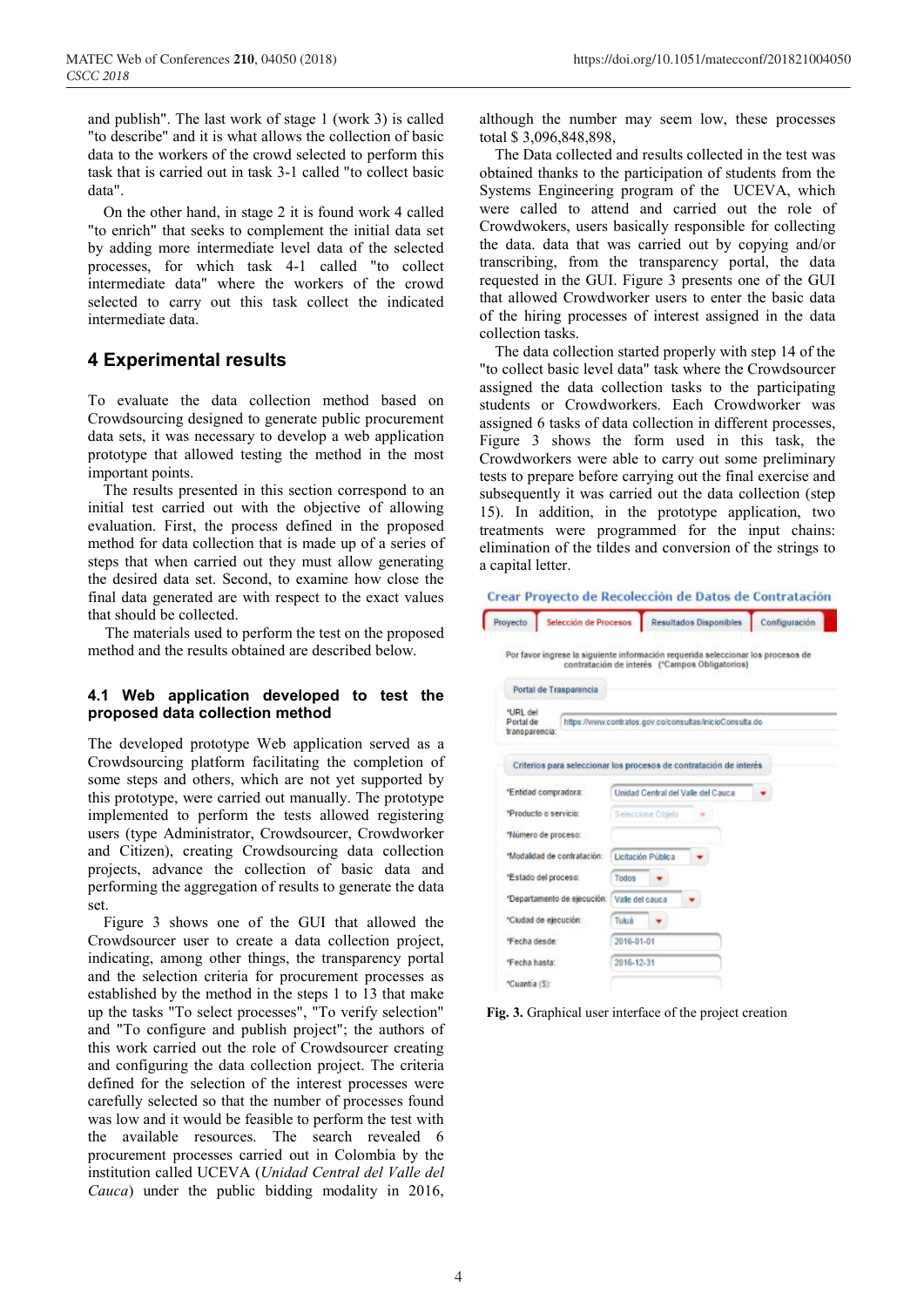| Datos de nivel Básico                                            |                                       |                  |                |  |  |
|------------------------------------------------------------------|---------------------------------------|------------------|----------------|--|--|
| Información General del Proceso                                  |                                       |                  |                |  |  |
| "Número de proceso:                                              | 129                                   |                  |                |  |  |
| *Tipo de proceso:                                                | <b>LICITACION PUBLICA</b>             |                  |                |  |  |
| "Estado del proceso:                                             | CELEBRADO                             |                  |                |  |  |
| "Clase [Codigo]:                                                 | 401017                                |                  |                |  |  |
| "Clase descripción:                                              | <b>ENFRIAMIENTO</b>                   |                  |                |  |  |
| *Cuantia a contratar: \$                                         | 279500000                             |                  |                |  |  |
| *Tipo de contrato:                                               | <b>COMPRAVENTA</b>                    |                  |                |  |  |
| *Municipio de ejecución: TULUA                                   |                                       |                  |                |  |  |
| Información de la Adjudicación del Proceso                       |                                       |                  |                |  |  |
| "Orden de elegibilidad: (Puntos)                                 |                                       |                  | 1000           |  |  |
| *Nombre o razon social del proponente seleccionado: PROGEIN LTDA |                                       |                  |                |  |  |
| Información de los Contratos Asociados al Proceso                |                                       |                  |                |  |  |
| *Número de contrato:                                             |                                       | 181              |                |  |  |
| "Estado del contrato:                                            |                                       |                  | CELEBRADO      |  |  |
|                                                                  | "Cuantia definitiva del contrato: \$  |                  | 332,951,095.00 |  |  |
| "Porcentaje de anticipo: %                                       |                                       | 50               |                |  |  |
|                                                                  | "Ciudad de ubicación del contratista: |                  |                |  |  |
| *Plazo de ejecucion del contrato: (dias) 60                      |                                       |                  |                |  |  |
| *Destinación del gasto:                                          |                                       |                  |                |  |  |
| "Origen de los recursos:                                         |                                       | RECURSOS PROPIOS |                |  |  |

**Fig. 3.** Graphical user interface used for the collection of basic data

#### **4.2 We Data collected and results**

Once the collected data was available, the final data set was formed by examining how close the final data generated is with respect to the exact values to be collected. To make this comparison, it was used a reliable data set that was previously generated, reviewed and adjusted to avoid having errors. Figures 4 to 7 show the following data related to one of the procurement processes studied, as follows: the first row (blue background) corresponds to the reliable data that do not contain errors, the value of each of these fields co-sign with the original value of the field published in the transparency portal; the second row (green background) contains the data called endings that are generated from processing the raw data corresponding to the four final rows (pink background), where each field was collected by four Crowdworkers to be able to implement quality control and correction of errors through the aggregation of results approach.

| 113 | LICITACION<br>PUBLICA               | CELEBRADO | 601047 | MATERIALES<br>DE FISICA DE<br><b>ENERGIA Y</b>            |
|-----|-------------------------------------|-----------|--------|-----------------------------------------------------------|
| 113 | <b>LICITACION</b><br><b>PUBLICA</b> | CELEBRADO | 601047 | FALLA                                                     |
| 113 | LICITACION<br><b>PUBLICA</b>        | CELEBRADO | 601047 | <b>TERIALES DE</b><br><b>FISICA DE</b><br><b>ENERGIAY</b> |
| 113 | <b>LICITACION</b><br><b>PUBLICA</b> | CELEBRADO | 601047 | <b>MATERIALES</b><br>DE FISICA DE<br><b>ENERGIAY</b>      |
| 113 | <b>LICITACION</b><br><b>PUBLICA</b> | CELEBRADO | 601047 | <b>MATERIALES</b><br><b>DE FISICA</b><br><b>ENERGIAY</b>  |
| 113 | LICITACION<br>PULICA                | CELEBRADO | 601047 | <b>MATERIALES</b><br>DE FISICA DE<br><b>ENERGIAY</b>      |

**Fig. 4.** Data associated with the procurement process identified with No.113 (Part1)

| <b>ANALYTICA</b><br><b>SAS</b> |                  | COMPRAVENTA TULUA 1000  | 700000000 |
|--------------------------------|------------------|-------------------------|-----------|
| <b>FALLA</b>                   |                  | COMPRAVENTA TULUA 1000  | 700000000 |
| <b>ANALYTICA</b>               |                  | COMPRAVENTA TULUA 1000  | 700000000 |
| <b>ANALYTICA</b><br>SAS        | <b>TULA</b> 1000 | <b>COMPRAVENTA</b>      | 70000000  |
| <b>ANALYTICA</b><br>S.A.S      |                  | COMPRAVENTA TULUA 1.000 | 700000000 |
| <b>ANALYTICA</b><br>S.A.S      |                  | COMPRAVENTA TULUA 1000  | 700000000 |

**Fig. 5.** Data associated with the procurement process identified with No.113 (Part 2)

|     | 170 CELEBRADO | 697,705,084.00                    | ANALYTICA<br><b>SAS</b> | MEDELLIN              | 30 | <b>INVERSION</b> |
|-----|---------------|-----------------------------------|-------------------------|-----------------------|----|------------------|
| 170 | CELEBRADO     | <b>FALL A</b>                     |                         | <b>FALLA MEDELLIN</b> | 90 | <b>INVERSION</b> |
| 170 | CELEBRADO     | 697,705,084.00 ANALYTICA MEDELLIN |                         |                       | 90 | <b>INVERSION</b> |
| 170 | CELEBRADO     | 97.705.084.00                     | ANALYTICA<br>SAS        | <b>CALLLES</b>        | 90 | <b>INVERSION</b> |
| 170 | CELEBRADO     | 697,705,084.00                    | ANALYTICA<br>SAS        | <b>MEDELLIN</b>       | 90 | <b>INVERSION</b> |
| 70  | CELEBRADO     | 697,705,084.00 ANALYTICA          |                         | MEDELLIN              | 90 | <b>INVERDION</b> |

**Fig. 6.** Data associated with the procurement process identified with No.170 (Part 1)

| <b>PECUPSOSI</b><br><b>PROPIOS</b>       | ANALYTICA SAS 890 935 513-9    |              | 1000 | 697.705.084 | 43266029 |
|------------------------------------------|--------------------------------|--------------|------|-------------|----------|
| <b><i>FECURSOS</i></b><br><b>PROPIOS</b> | <b>FALLA</b>                   | <b>FALLA</b> | 1000 | 697.705.084 | 43266029 |
| <b><i>RECURSOS</i></b><br><b>PROPIOS</b> | ANALYTICA AS                   | 890 975 513- | 1000 | 97.705.084  | 4326029  |
| <b><i>RECURSOS</i></b><br><b>PROPIOS</b> | ANALYTICA S.A.S. 890.935.513-9 |              | 1000 | 69.770.504  | 43266029 |
| <b><i>PECURSOS</i></b><br><b>PROPIOS</b> | ANALYTICA S.A.S.               | 890.35.513-9 | 1000 | 697.705.084 | 43266029 |
| <b>FECURSOS</b><br><b>PROPIOS</b>        | ANALYTICA S.A.S. 890.935.513-9 |              | 10   | 697.705.084 | 43266029 |

**Fig. 7.** Data associated with the procurement process identified with No.170 (Part 2)

The set of data generated has 23 fields in total. The columns correspond to the fields of the data set and in red the fields that present some error are indicated. In the first column, it is the process number that is an internal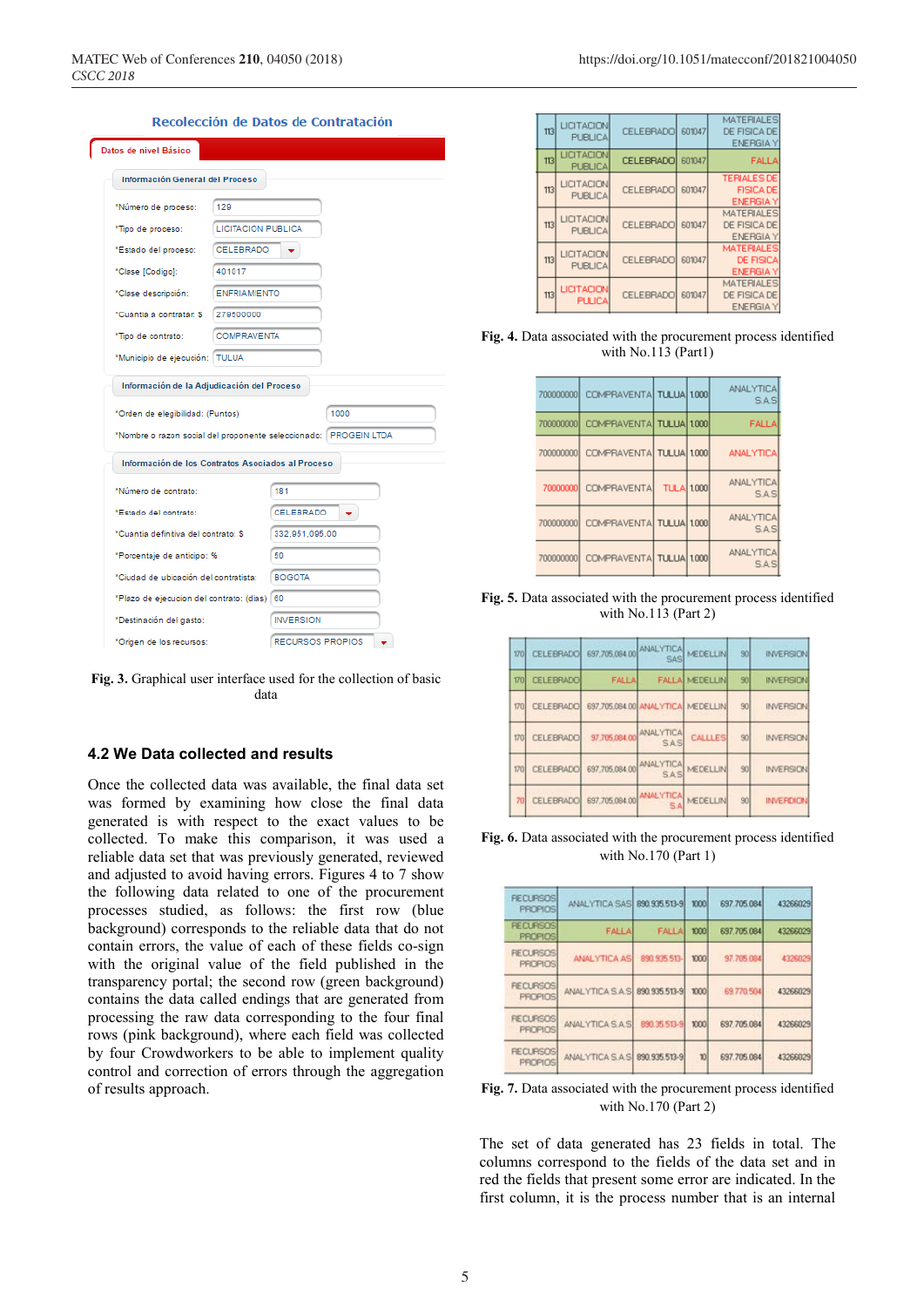identifier assigned by the procurement public entity. For the process 181 that is taken as an example, the final data set presents error in 2 of the 23 fields, this figure is striking because the objective would be to have no error. But analyzing the raw data set, which is the input to generate the final data, it is observed that it had 15 fields that had at least one error in any of its entries. This means that by applying quality control and error correction through the mechanism of aggregation of results that implements the evolutionary algorithm that aggregates the raw inputs and generates the final data, it was possible to generate correct outputs for 13 of the 15 fields that contained errors.

Similar behaviors and variations were observed with the data sets of the remaining processes.

Table 1 summarizes the results obtained for the test performed where, all the final data generated for the procurement processes have fewer fields with errors than the sets in raw data, which always presented errors.

| <b>Process</b>    | No. Fields<br>in raw with<br>errors | No. Final<br>fields with<br>errors | No.<br>Corrected<br>fields |
|-------------------|-------------------------------------|------------------------------------|----------------------------|
| Process<br>No.181 | 15 of 23                            | 2 of 23                            | 13                         |
| Process<br>No.33  | 17 of 23                            | 7 of 23                            | 10                         |
| Process<br>No.113 | 14 of 23                            | 6 of 23                            | 8                          |
| Process<br>No.159 | 9 of 15                             | 3 of 15                            | 6                          |
| Process<br>No.160 | $3$ of $8$                          | $0$ of $8$                         | 3                          |

**Table 1.** Final results obtained

#### **5 Discussion of results**

To The data collection method based on proposed Crowdsourcing was tested using a prototype web application developed to support it. The results obtained in this initial test show that when carrying out, in the Web application, the different steps specified by the method, the data set of the procurement processes of interest is generated.

When examining how close are the final data generated with respect to the exact values to be collected, it was found that the incorporation of the human element in the data collection process introduced some errors that in certain cases could be corrected when performing the aggregation of results that was carried out by means of the evolutionary algorithm that implemented the correction of errors, by means of the approach of aggregation of results that is one of the most used in Crowwdsourcing for quality control.

Within the identified errors, it was found that some are generated by the Crowdworkers: when transcribing the requested data, this type of error introduces wrong characters in any position of the input string. When the requested data is copied from the source page, this error can eliminate characters at the beginning or end of the chain or even incorporate characters that are not part of the original data that it is intended to copy; copy or transcribe a totally wrong value. Likewise, a failure is generated when trying to calculate a final data by adding fields that contain chains whose size exceeds 12 characters, this is due to a restriction of the evolutionary algorithm that performs the aggregation implemented in C language that overflows the memory in these situations. It was also identified that fewer errors occur when the GUI uses inputs with closed controls, such as a selection list, but this type of controls can only be used when the different possible input values are known. However, there are several techniques such as "grid adjustment" that can be tested to facilitate the capture of structured public procurement data [20].

The results obtained are consistent with results presented in similar works such as [21] where Crowdsourcing was used to generate a set of biological sample data. However, between the two works, the way in which the aggregation of results mechanisms are implemented is differentiated, finding that for the proposed method the aggregation was carried out by applying the concept of Media Chain (String Media) [22] that they face a computationally complex problem associated with chain treatment [23] and in the cited work a different algorithm was developed. In this part, it should be noted that the application of the concept of Medium Chain to perform the aggregation of results in Crowdsourcing and its implementation with evolutionary algorithms presents a novel character for the developments in this field.

It should also be noted that Crowdsourcing has great potential to be used in processes of data acquisition and information generation favoring a new approach that can be used in various fields. Furthermore, we believe that in order to optimally solve different problems such as the one addressed in this research, it is necessary to combine the automatic processing, which can be programmed by software, with human intelligence tasks that can be solved by means of Crowdsourcing.

## **5 Conclusions**

To Thinking about facilitating the fight against corruption, many countries now have laws of free access to public information that allow citizens to access public information, including procurement information. In this opening scenario, information and communication technologies play an important role in facilitating the delivery of information that is made available to citizens seeking to enable greater control over the actions of government and officials. Bearing in mind that in some countries public procurement information is provided in unstructured formats, this paper presented a data collection method based on Crowdsourcing that allows the generation of public procurement data sets based on the information published in the Web.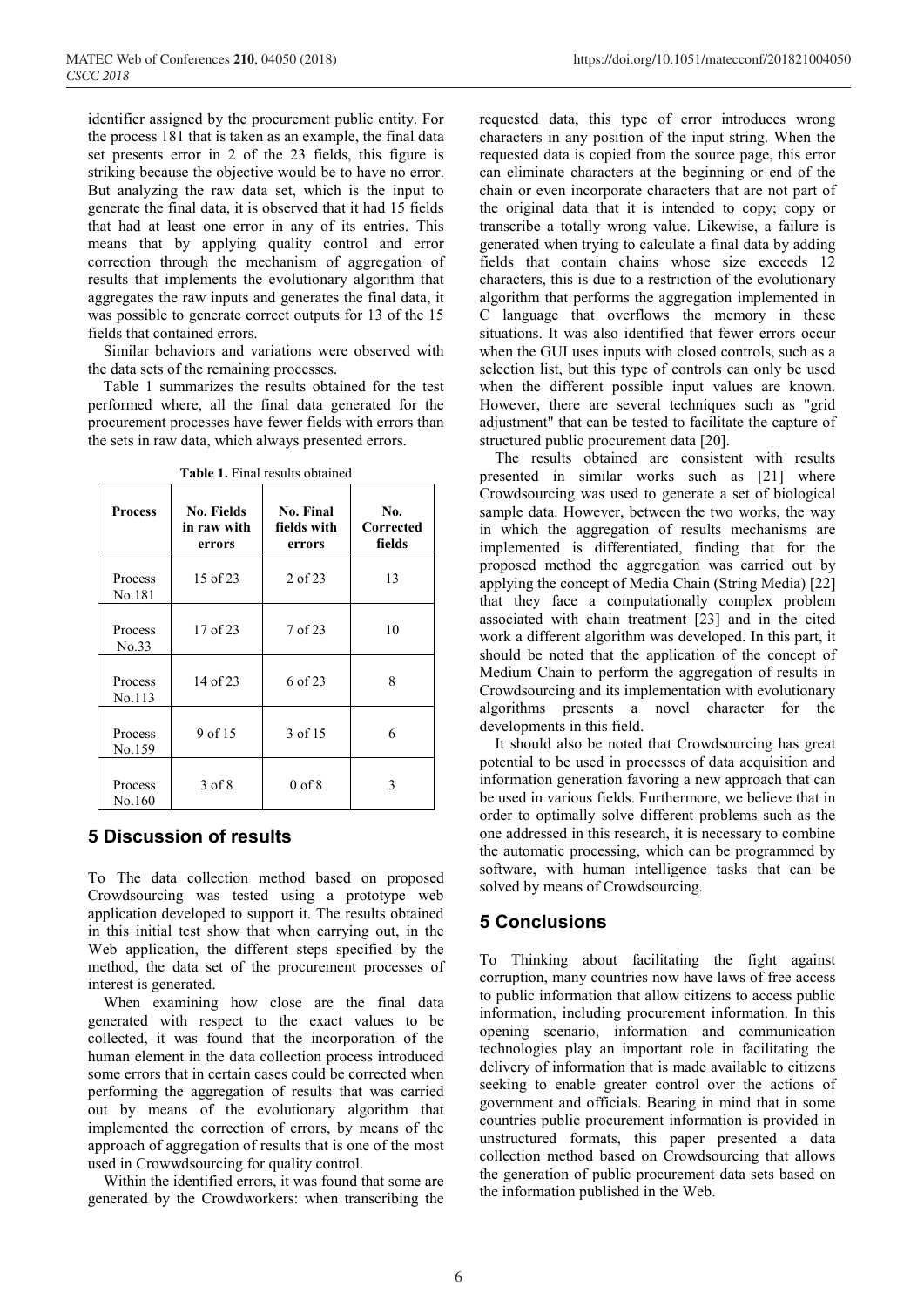The initial tests performed on the data collection method presented allowed obtaining results that show that by carrying out the different steps specified, it is possible to generate the data set of the procurement processes of interest. Similarly, when examining how close the final data generated is to the exact values to be collected, it was found that the incorporation of the human element in the data collection process introduced some errors that in certain cases could be corrected by the evolutionary algorithm that implemented the correction of errors, through the aggregation of results approach that is one of the most used in Crowwdsourcing for quality control.

Since the presented method was formulated following a scheme that includes different key elements found in the literature of similar works, we believe that it can serve as a guide for further works that intend to use Crowdsourcing to generate data sets in different fields of application. This is an improvement with respect to previous work.

Similarly, it can be noted that the innovative idea of the Application of Crowdsourcing to Generate Datasets of Public Procurement Processes, provides a simple but upgradeable alternative to address the problem of generating datasets from sources that provide little reuseability.

It can be pointed out that the different data published in the transparency portals of governments are a valuable source of information that can be used for accountability and there is a need to continue researching as new information and communication technologies, they can be used effectively to make it easier for citizens to fight and prevent the phenomenon of corruption.

Finally, within the future work to be carried out, it can be mentioned that experimentation is required, since the results presented in this work are preliminary and require tests that are more exhaustive. Similarly, in relation to what is mentioned in the previous paragraph, there is the possibility of developing a new method of procurement data collection that adequately combines information recovery and extraction techniques with crowdsourcing, seeking to take advantage of the advantages each approach presents. More robust quality control mechanisms can also be developed that combine several approaches used in Crowdsourcing such as pre-selection, gold data, multilevel reviews, reputation, etc. [24]. And to perform a new implementation of the evolutionary algorithm of aggregation of results implementing the concept of Medium Chain using a non-typed language such as Racket (Scheme) that does not impose limitations on the size of memory that is assigned to the variables, so the length could be extended of the input chains.

## **References**

- 1. B. Mundial, Helping countries combat corruption: the role of the World Bank PREM, (1997).
- 2. Y. Fan, Z. Zhang, & Q. Yue, E-government, Transparency and Anti-corruption, *Management of e-Commerce and e-Government,* 101-104 (2009).
- *3.* Y. Welp & others, ¿Hacia el fin de la administración pública burocrática?*, Universitat Pompeu Fabra*, (2007).
- 4. J. I. Criado y A. Corojan, ¿Pueden las TIC cambiar la transparencia, lucha contra la corrupción y rendición de cuentas en los gobiernos latinoamericanos?, *XIV ELE*, 2037-2072 (2010).
- 5. D. Dietrich, J. Gray, T. McNamara, A. Poikola, P. Pollock, J. Tait, & T. Zijlstra, *Open data handbook*, (2009).
- 6. M. Fazekas, I. Tóth., & L. King., An objective corruption risk index using public procurement data, *European Journal on Criminal Policy and Research*, *22*(3), 369-397 (2016).
- 7. C. Papadopoulou & M. Giaoutzi, Crowdsourcing as a tool for knowledge acquisition in spatial planning, *Future. Internet*, **6**(1), 109–125 (2014).
- 8. R. W. Smith & M. Bertozzi, Principals and agents: An explanatory model for public budgeting, *Public Budgeting, Account. Financ. Manag.*, **10**(3), 325– 353 (1996).
- 9. A. Schedler, L. Diamond, & M. Plattner, The selfrestraining state: power and accountability in new democracies. *Lynne Rienner Publishers*, (1999).
- 10. J. Relly & M. Sabharwal, Perceptions of transparency of government policymaking: A crossnational study, *Gov. Inf. Q.*, **26**(1), 148–157 (2009).
- 11. A. Florini, The right to know: transparency for an open world, *Columbia University Press*, (2007).
- 12. M. Valverde, Transparencia, acceso a la información y rendición de cuentas: experiencias en la Unión Europea y México. *ITESM*, (2004).
- 13. C. der Eijk & M. Franklin, Elections and voters, *Palgrave Macmillan*, (2009).
- 14. J. Howe, The rise of crowdsourcing, *Wired Mag.*, **14**(6), 1–4 (2006).
- 15. D. Brabham, Crowdsourcing as a model for problem solving: leveraging the collective intelligence of online communities for public good. *The University of Utah*, (2010).
- 16. T. Erickson, Geocentric crowdsourcing and smarter cities: Enabling urban intelligence in cities and regions, *1st Ubiquitous Crowdsourcing Workshop at UbiComp*, (2010).
- 17. M. Hosseini, K. Phalp, J. Taylor, & R. Ali, The four pillars of crowdsourcing: A reference model, *IEEE (RCIS),* 1–12 (2014).
- 18. M. Fazekas, I. Tóth, & L. King, Anatomy of grand corruption: A composite corruption risk index based on objective data, (2013).
- 19. J. Barr, E. Pinilla, & J. Finke, A Legal Perspective on the Use of Models in the Fight against Corruption, *SCJ Int'l L. Bus.*, **8**, 267 (2011).
- 20. T. Gruber, Collective knowledge systems: Where the social web meets the semantic web, *Web Semant. Sci. Serv. agents World Wide Web*, **6(**1), 4–13 (2008).
- 21. A. Matsunaga, A. Mast, & J. Fortes, Workforceefficient consensus in crowdsourced transcription of biocollections information, *Futur. Gener. Comput. Syst.*, **56**, 526–536 (2016).
- 22. T. Kohonen, Median strings, *Pattern Recognit. Lett.*,